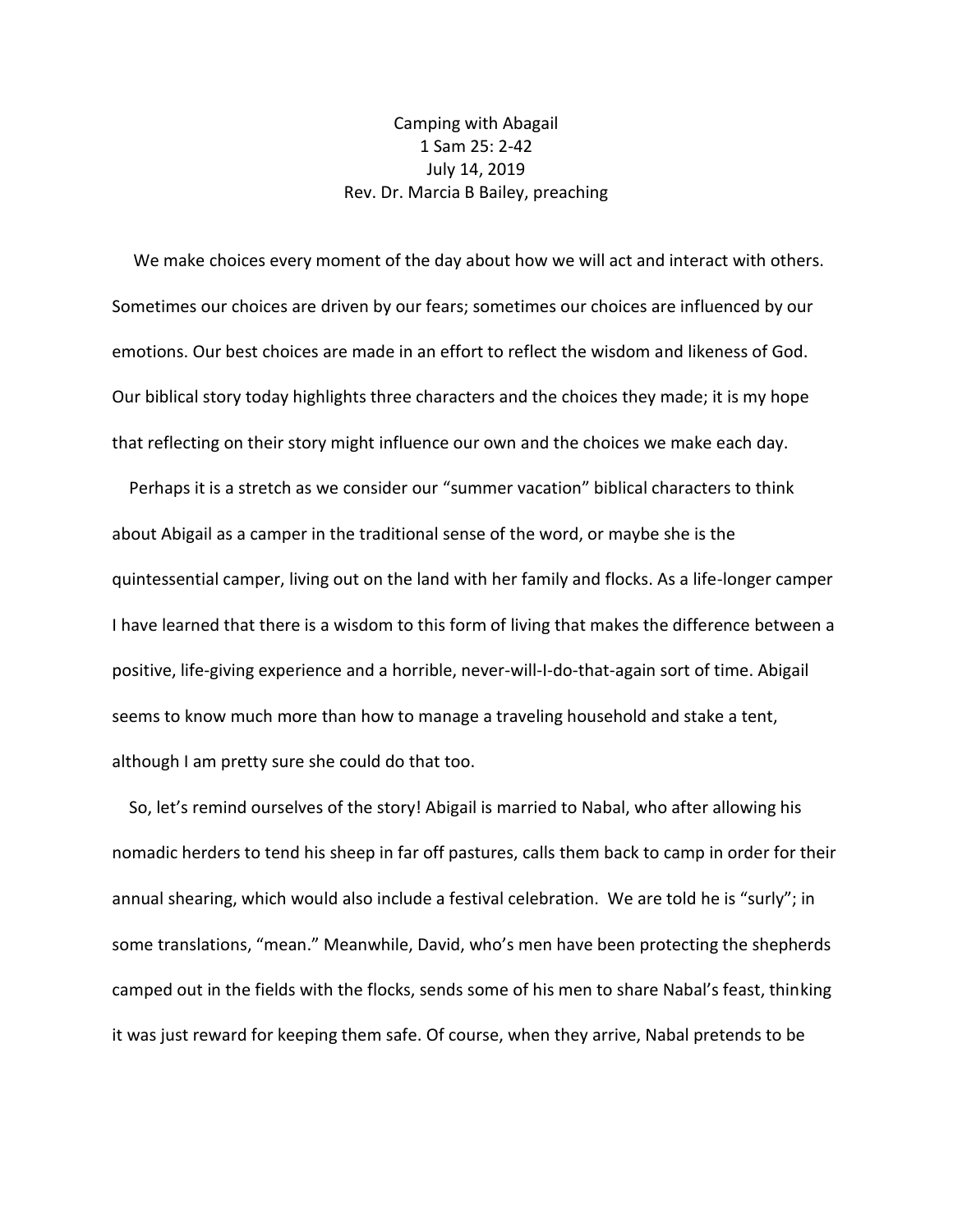ignorant of their help, questions David's power to ask anything of him, and sends them off, empty-handed, without the obligatory payment for not harming his men or sheep.

 Why does Nabal act this way? It's interesting to think about. Some people think they operate independently in the world, as if nothing or no one helped them to achieve what they have. We talk about "pulling oneself up with ones boot straps" (not that that image has relevance anymore) or "going it alone". But how independent are we, really? Our very lives are predicated on our parents' lives; our DNA is shared with others. It is more accurate to say that we are inter-dependent than independent; could really and truly "make it" entirely on your own?

 But Nabal wants to deny David's men any reward for protecting his sheep and shepherds; he wants to protect his arrogance and pretend he does it all on his own. And so, he makes the choice to send David's men away, to continue to live the fallacy that he doesn't need any one else.

 David, however, is less than pleased. His men return and tell the story of Nabal's refusal and David reacts with emotion and begins to plan violence. "Strap on your swords!" David cries, arming his men with the intent to return to Nabal's tribe and slaughter them all. David somehow rationalizes that Nabal's rebuff justifies slaughter. His response is charged with emotion as he makes every effort to consolidate power in an effort to become king. He'll "show" Nabal what it's like to be unprotected! While Nabal acted out of arrogance, David prepares to act of out vengeance. Both responses center around the ego needs of these men. Both need to appear strong, independent, in control of themselves and each other. Both men act in anger, seeking a justice that would only serve themselves.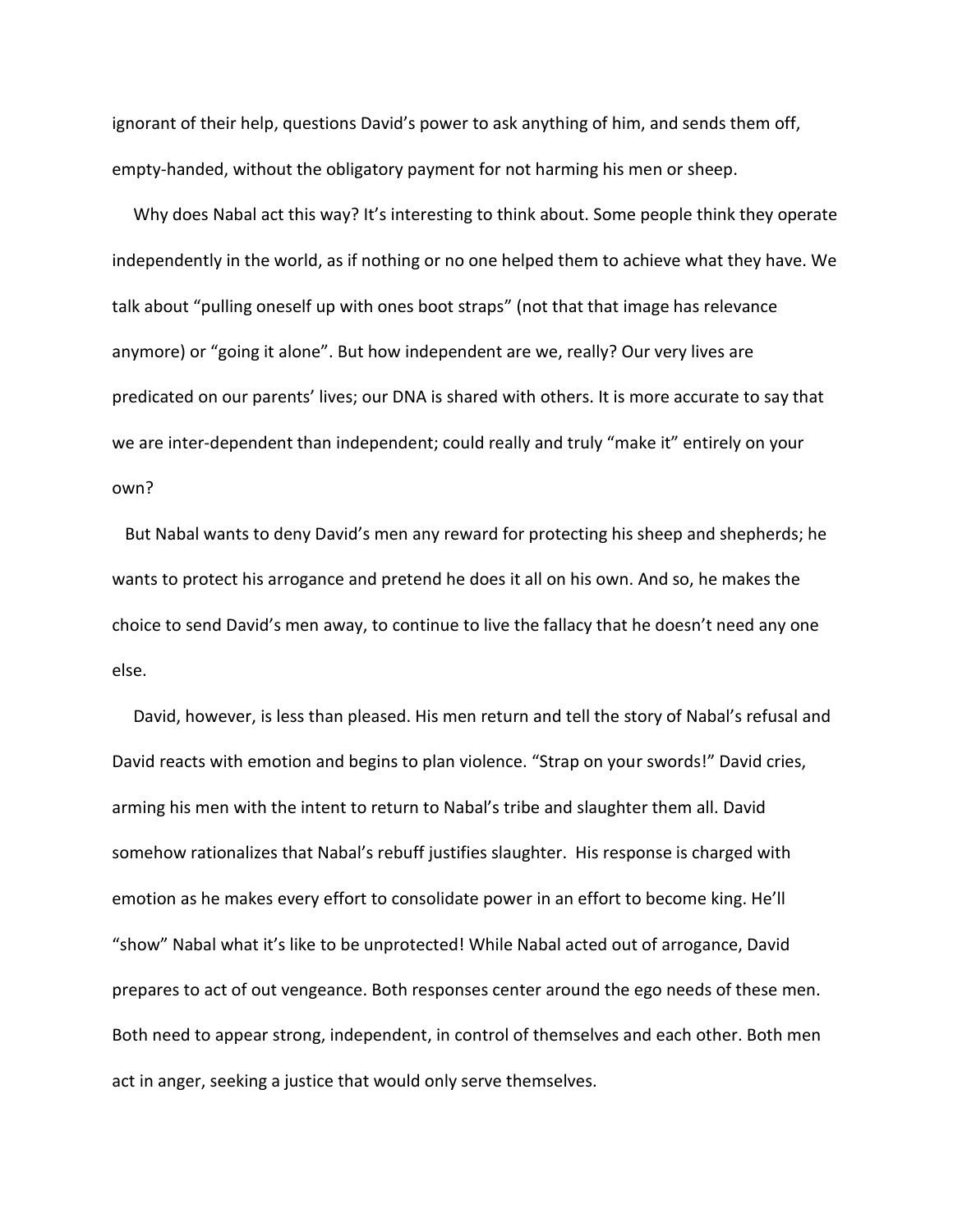Which is why Abigail presents such a stark contrast. One of David's men, knowing Abigail's heart, slips away to warn her of the impending massacre. Abigail shifts into high gear, organizing food and drink, animals and transportation, sending them off before she sneaks away with Nabal knowing. It is *Abigail* who meets David on this way to kill Nabal; *Abigail* who pleads for the right to speak with David, and *Abigail* who offers their riches to David's men in payment for their faithfulness.

 Abigail could have chosen to defend Nabal. She could have tried to explain and justify Nabal's response. Or, Abigail could have moved over to David's side and risen against her foolish husband. (The text suggests that "Nabal" means "fool") But Abigail choses to stand between them, to think clearly, to act calmly, to exercise her own wise power, negotiating for the life of both. Abigail becomes the wise prophet here, predicting David's rise to power if he can control his response, if he can appreciate her wisdom, if he can reflect God's mercy, the mercy he will need to receive himself. Abigail saves Nabal and David, each from themselves, in a reflection of God's wisdom and grace.

 How are we called to be actors of wisdom and mercy in the conflicts that arise around us? In our families? In our church? In our community? And in the world? All too often our first response is *not* our best! I told one of you this week that I have an imaginary snarky email file! When a student asks me a ridiculous question, I sometimes actually write an equally ridiculous answer but then delete it, just so I can get that first response out of my system! For example, the student who is absent writes an email that reads, "I wasn't in class today." (yeah, obviously) "Did I miss anything?" The email I would love to send back would read, "Dear Student, Did you